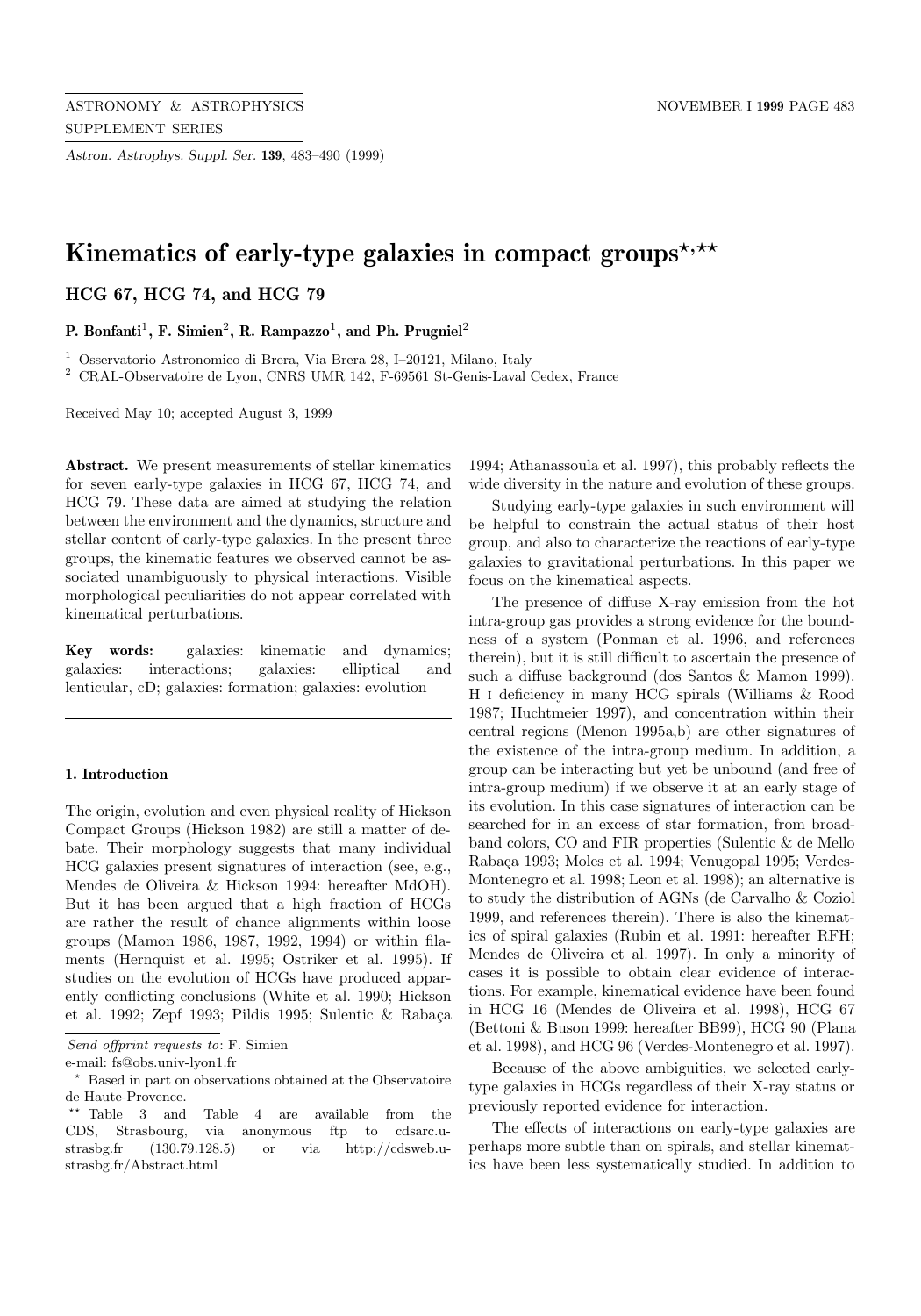morphological signatures such as shells or ripples, distorted isophotes (Davoust & Prugniel 1988), these galaxies are expected to show transient features in their kinematic profiles, as in pairs of galaxies (Bonfanti et al. 1995; Combes et al. 1995). But the difficulty of connecting particular kinematic characteristics to interactions has been emphasized by Rampazzo et al. (1998). There are, however, some exceptions: in HCG 90, for example (Longo et al. 1994), strong perturbations in the velocity patterns could be unequivocally linked to direct interactions within the group.

With the aim of increasing the small amount of available data in stellar kinematics, we have looked for kinematic signatures in the early–type galaxies of three Hickson groups; these are HCG 67 (a strong source of diffuse X-rays), HCG 74 (whose members are embedded in a common envelope), and HCG 79 (with a high density of galaxies). In Sect. 2, imaging and spectroscopic material is presented. Our results are detailed in Sect. 3, and summarized in Sect. 4.

#### **2. The data**

## 2.1. Broad-band images

HCG objects were imaged using the 1.20-m telescope of the Observatoire de Haute-Provence, with a Tektronix  $1024 \times 1024$  CCD. Each field covers a square of 11.7 side, with a pixel size of  $0''67$ . Exposure times of 600 s were secured through the  $V$  filter. The seeing conditions were mediocre, and the usage of our images has been limited to morphological considerations only.

We have also benefited from images of much better resolution, kindly communicated to us by D. Bettoni (for HCG 67), and by P. Hickson (for all three groups); hereafter, these R-band frames will be referred to as DB-Asiago and PH-CFHT images, respectively.

# 2.2. Spectroscopic observations

Long-slit spectra have been obtained at the 1.93-m telescope of the Observatoire de Haute-Provence, equipped with the CARELEC spectrograph. Spectra have a dispersion of 66 Å mm<sup>-1</sup> corresponding to 1.78 Å px<sup>-1</sup> on a  $512 \times 512$  Tektronix CCD, with pixels of 27  $\mu$ m; the actual spectral resolution is  $3.2 \text{ Å}$  FWHM. The wavelength range covered is  $\approx 4800 < \lambda < 5750$  Å. The scale perpendicular to the dispersion is  $1\rlap{.}^{\prime\prime}1$ , the slit width was  $2\rlap{.}^{\prime\prime}1$ . The exposure time and slit position angles of the different spectra are presented in Table 1. K0 III stars were also observed, as templates.

#### 2.3. Analysis of spectra

We have followed closely the technique used in Simien & Prugniel (1997a, 1997b, 1997c, 1998), whose main characteristics are summarized again, for convenience. Pre-reduction, cosmic-ray removal in the outer regions, wavelength calibration and sky subtraction were performed with ESO-MIDAS. Multiple spectra of the same object were co-added after applying a proper relative shift, i.e.: a) in  $\lambda$ , using the calibration spectra to monitor the mechanical flexures within the spectrograph, and b) perpendicularly to the dispersion, to match the nucleus position along the slit, down to a fraction of pixel.

The kinematical parameters are determined by a Fourier-Fitting technique similar to that described in Franx et al. (1989). This allows the simultaneous calculation of the rotation velocity  $V(r)$  and the velocity dispersion  $\sigma(r)$ , as a function of the distance r from the center.

The removal of the cosmic-ray hits in the central regions is performed on the galaxy spectrum within the same procedure; it is based on a three-sigma clipping of residuals between the galaxy spectrum and the properly shifted, convolved star spectrum. The V and  $\sigma$  parameters are actually determined in two successive steps, using first the raw galaxy spectrum, and then the spectrum with cosmic rays removed as explained. Adjacent lines are averaged to enhance the S/N ratio of the spectrum in the outer regions. For a spectrum at radius  $r$ , a weight is assigned to the neighboring lines  $(r \pm \delta r)$  entering the average; for this weight, a Gaussian fall-off as a function of  $\delta r$  was chosen, with a FWHM width between 0 and 3.6 pixels  $(0 \text{ and } 4\rlap{.}^{\prime\prime}1).$ 

Our determinations of the heliocentric recession velocities  $V_{0,hel}$  and central velocity dispersions  $\sigma_0$  are collected in Table 3 (also available in electronic form). The radialvelocity and velocity-dispersion profiles are displayed in Fig. 3 and Fig. 6, and proposed in electronic form in Table 4. Individual results are discussed in Sect. 3. MdOH presented the redshift survey of the entire Hickson's sample; our measurements of the systemic velocities have been compared with their measurements and, for the seven galaxies in common, the average difference is  $\langle V_{\text{ours}} V_{\text{MdOH}}$  =  $-24 \pm 99$  km s<sup>-1</sup>, which is unsignificant.

#### **3. Individual notes and results**

In this section, we comment on each group, summing up relevant results from the literature, and discussing our own results in this context. Basic morphological characteristics are shown in Fig. 1, which presents isophote maps for the groups.

#### 3.1. HCG 67

## 3.1.1. Morphology

According to Ribeiro et al. (1998) this group is a loose one with a compactness increasing inwards; their kinematic analysis, which identifies 14 objects at  $V_{hel} \approx$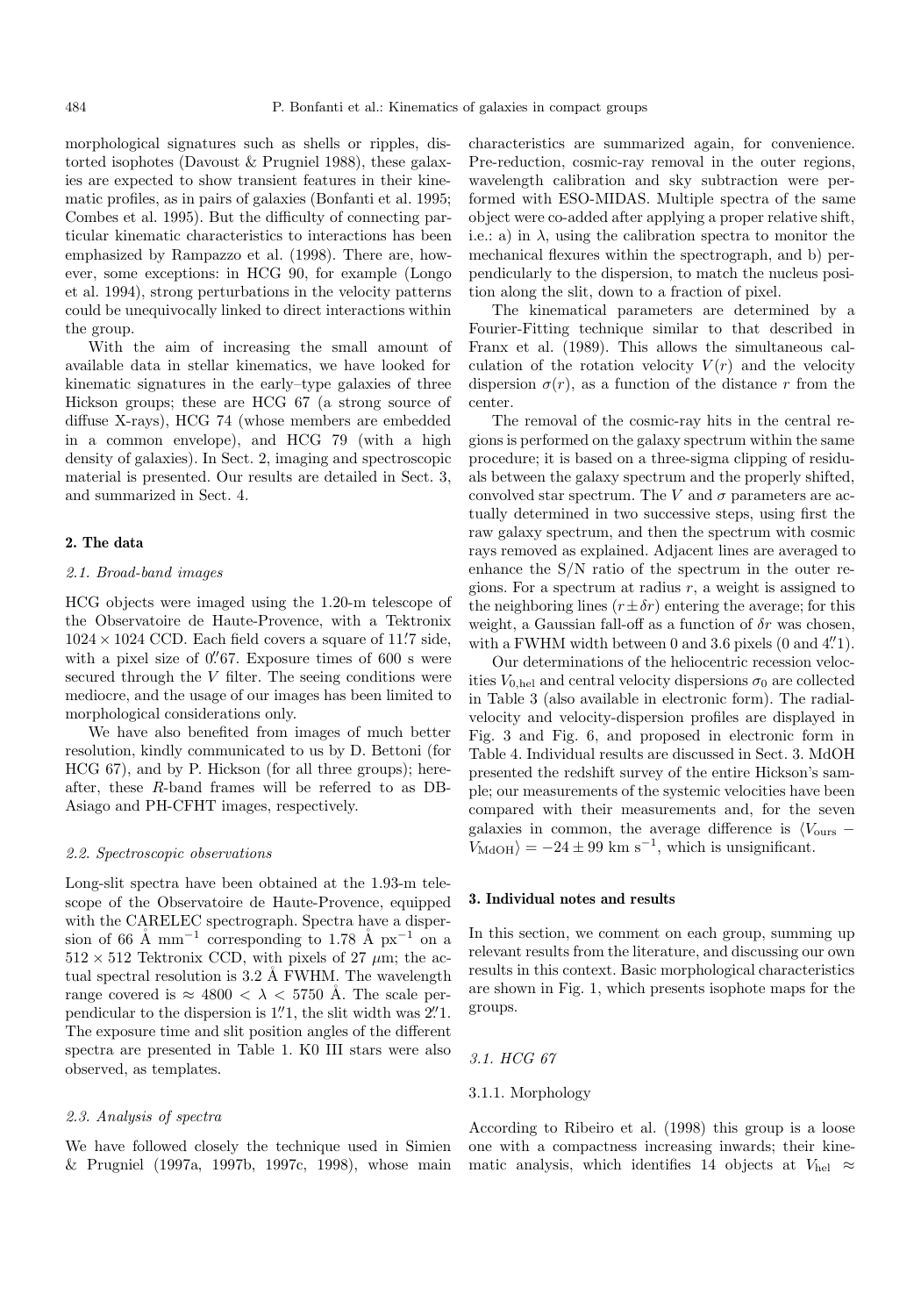**Table 1.** Journal of spectroscopic observations

| member       | $\alpha$   | $\delta$     | exp. time       | slit PA                        | seeing FWHM       |
|--------------|------------|--------------|-----------------|--------------------------------|-------------------|
| ident.       | (2000)     | (2000)       | (seconds)       | $(\text{degrees} \ N\text{E})$ | $(\text{arcsec})$ |
| HCG 67a      | 13 49 11.3 | $-7$ 13 27.6 | $3 \times 3000$ | 37                             | 2.7               |
| HCG 67d      | 13 49 09.7 | $-7$ 13 54.3 | $3 \times 3000$ | 37                             | 2.7               |
| HCG 74a      | 15 19 24.7 | 21 06 20.3   | $4 \times 3000$ | 21                             | 2.1               |
| HCG 74b      | 15 19 24.4 | 20 53 23.4   | $4 \times 3000$ | 21                             | 2.1               |
| HCG 79a      | 15 59 11.4 | 20 45 14.9   | $4 \times 3000$ | 65                             | 2.9               |
| HCG 79b      | 15 59 12.6 | 20 45 47.1   | $4 \times 3000$ | 79                             | 2.9               |
| $HCG$ 79 $c$ | 15 59 10.9 | 20 45 41.4   | $4 \times 3000$ | 79                             | 2.9               |

 $7435 \text{ km s}^{-1}$ , cannot reject the possibility that this group is merely an artifact of a projection effect along the line of sight. de Carvalho et al. (1997) numbered up to 17 members, which show a bimodal redshift distribution with a separation of  $\approx 500$  km  $\rm s^{-1}.$ 

The group contains two dominant galaxies named "a" and "b" in the Hickson nomenclature. According to MdOH, member "a" is a double-nucleated, early-type (E1) galaxy, and "b" is a Sc spiral seen nearly edge-on. The two central objects have been confirmed on the DB-Asiago image by BB99. Component "a" has two compact companions designated "c" and "d". The northern one, "c", is a radio source. Infrared and radio emission are detected from the spiral galaxy (H93). H93 estimates a median galaxy separation of 49  $h^{-1}$  kpc (h is the dimensionless Hubble constant  $H_0/[100 \text{ km s}^{-1} \text{ Mpc}^{-1}]$  and a radial velocity dispersion of 209 km s<sup> $-1$ </sup>.

Our contribution to the description is as follows. On the DB-Asiago and PH-CFHT images, we noticed that the outer isophotes of "a", although distorted by the presence of "d", are actually those of an E3 elliptical with a major axis at  $PA = 23^\circ$ . The unperturbed part of the isophotes have a center coinciding roughly with one of the central luminosity peaks (let us designate it by "n1"). The second nucleus ("n2") is significantly brighter; their separation is  $4^{\prime\prime}$ , and their relative position is at PA =  $135^{\circ}$ .

With the aim of investigating the very nature of "n2", we have expanded the luminosity distribution of the Rband PH-CFHT frame into a series of Gaussian components grouped into three sets centered, respectively, on "a" (i.e., "n1"), "n2", and "d". We have followed a technique successfully applied to E and S0 galaxies (e.g., Emsellem et al. 1996; Loyer et al. 1998). The dimension, central brightness, axial ratio of individual components of each set, together with the central coordinates and position angle of these sets, where left as free parameters and were determined in a region of radius  $40^{\prime\prime}$  around "a". Starting with a reduced number of components, inspection of the residuals between the model and the observed distribution allowed us to add more components to each set, and

thus to optimize the determination of the parameters. Typically, for early-type galaxies, the final rms residual is smaller than 10% in intensity. In the present case, we found the following:

- **–** With a total of 15 components, the overall quality of fit is lower than expected: although a couple of percent in many areas, the rms residual is as high as 20% in others, distributed into a chaotic pattern with a cellular dimension of  $\approx 10''$ .
- **–** Despite these limitations, a rather clear picture of "n2" has emerged: it turned out to be the innermost region of an E3 galaxy with an effective radius of  $\simeq 4.5$ "; it is both larger and brighter than "d". Its absolute luminosity is  $M_B = -21.0$  (for  $h = 0.75$ ), and its photometric profile (Fig. 2) does not appear significantly stripped off in the outer parts; we conclude that "n2" is unlikely to lie at the minimum distance to "n1", the nucleus of "a", allowed by the respective lines of sight, i.e.,  $4''$  or  $\simeq 2$  kpc.
- **–** A very faint excess of light is seen close to "n2", as a long, flat structure likely too faint to be a galaxy of its own (its surface brightness is  $\approx 1\%$  of the central brightness of "n2"); whether it is connected to "n2", thus suggesting an ongoing merger, or not, is unclear.
- **–** The profile of "a" (Fig. 2, top panel) is similar to many other galaxies in compact groups (Bettoni & Fasano 1993: hereafter BF93); these authors suspected such galaxies of harboring a tidal halo; more unexpectedly, the profile of "a" is also very similar to that of an archetypal cluster cD, NGC 6166 in Abel 2199 (Oemler 1976; Schombert 1986), which is twice as bright: this, together with the irregular luminosity distribution, and the presence of diffuse X-rays, is evidence for an evolution marked by mergers.

#### 3.1.2. Spectroscopy

We have obtained kinematical data along a line at PA  $= 37°$  cutting the "n1  $- n2"$  system roughly through the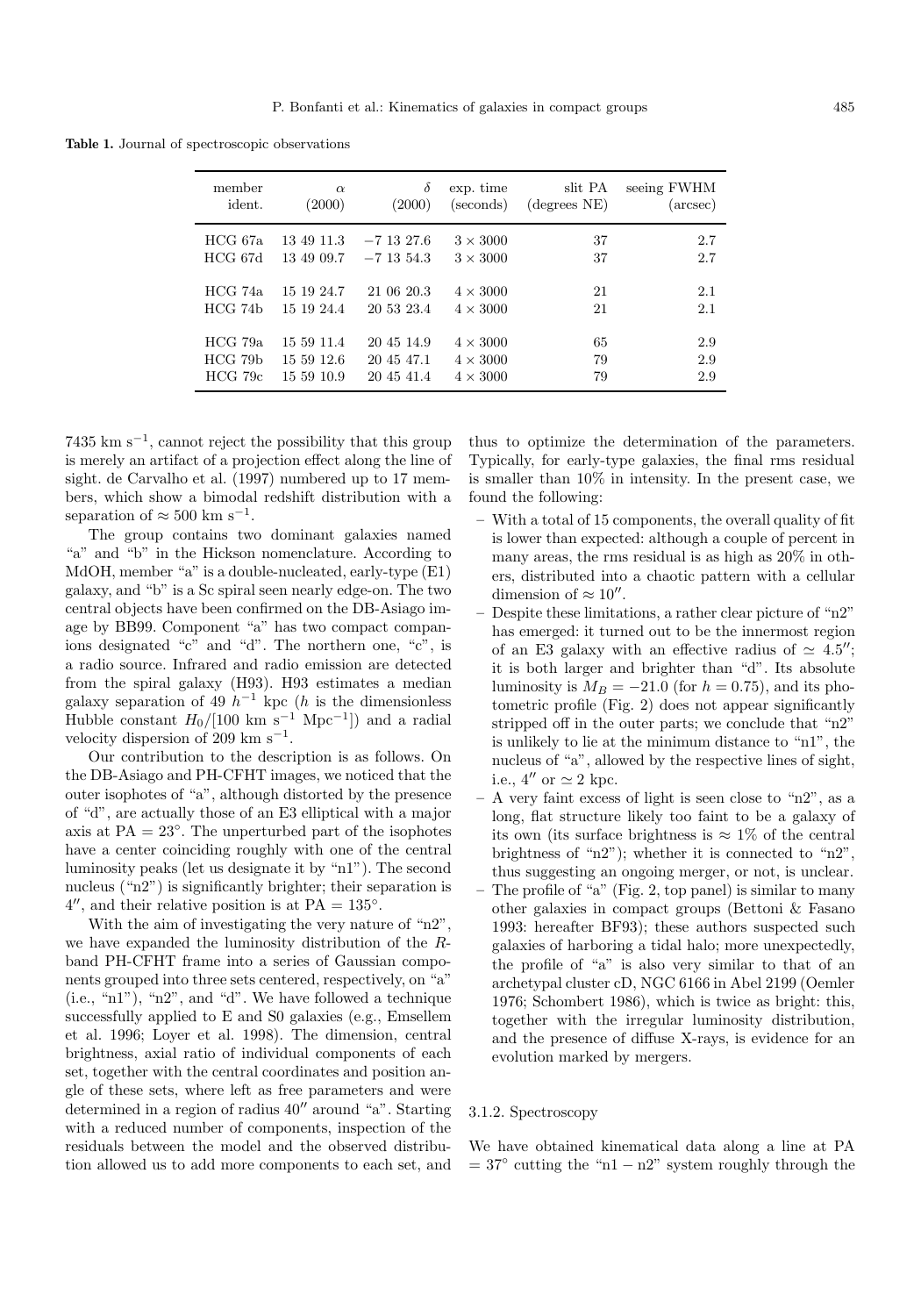

**Fig. 1.** Isophote maps from the R-band PH-CFHT frames. North is at the top, East to the left. The outermost isophotes correspond to  $\mu_R = 24.5, 25.0,$  and 23.5, respectively, for HCG 67, HCG 74, and HCG 79; the interval in magnitude is 0.5. Several stars and background galaxies have been removed; for HCG 67, the contour of the outermost isophotes is perturbed by an imperfectly removed bright star. The arrows indicate the approximate direction of a component out of the graph

apparent barycenter of the light distribution; the slit cuts "d" at about  $4$ " of its nucleus, and at an inclination of about 53◦ with respect to its major axis. On this line, the brighter point in "a", which is the origin of our abscissae, coincides within one or two arcsec with the distance to "n2". We found (Fig. 3) the following:

**–** On the NE side, "a" exhibits a significant rotation, with an amplitude of  $\simeq 200$  km s<sup>-1</sup>, not inconsistent with the value expected for an E3 elliptical with a cen-



**Fig. 2.** HCG 67. R-band photometric profiles of components "a" (top panel) and "n2" (bottom panel), folded around the center. Both profiles are at  $PA = 89^\circ$ , which is the major axis of "n2". The ordinates, in magnitude scale, have been shifted by an arbitrary value, the same for "a" and "n2"

tral velocity dispersion of 291 km s<sup> $-1$ </sup> and isotropic dynamics.

- On the SW side, between  $r \approx 3$  and 15'', we note a perturbation in the velocity and a rise of the dispersion up to 380 km s<sup>-1</sup> at  $r = 7$ ". This is in agreement with BB99, whose spectrum at PA =  $17°$  shows the same behavior in a region located at a few arcsec from ours. There is another strong perturbation, between  $15''$  and  $30''$  from "a", toward "d".
- **–** Simple simulations involving template spectra show that kinematic perturbations similar to those observed can be generated by mixing the light from two objects with differential radial velocities of the order of 100 to 200 km s<sup> $-1$ </sup>(this was already noticed by Combes et al. 1995). *V* shifted and  $\sigma$  is increased, and when the difference in velocity is sufficient, the error bars on V and  $\sigma$  are also increased; this reflects the conflict between the actual, twin-peaked line-of-sight velocity distribution and the single Gaussian assumed in the "standard" reduction. This is likely to explain the observed features in the region of the optical transition between "a" and "d". Closer to "a", the maximum at  $r = 7$ <sup>n</sup> may also be due to the optical superposition of "n2", although, as an alternative, a physical effect like tidal heating cannot be ruled out.

BB99 have also obtained the gas kinematics of member "c" (Scd) of HCG 67, which has a rotation curve typical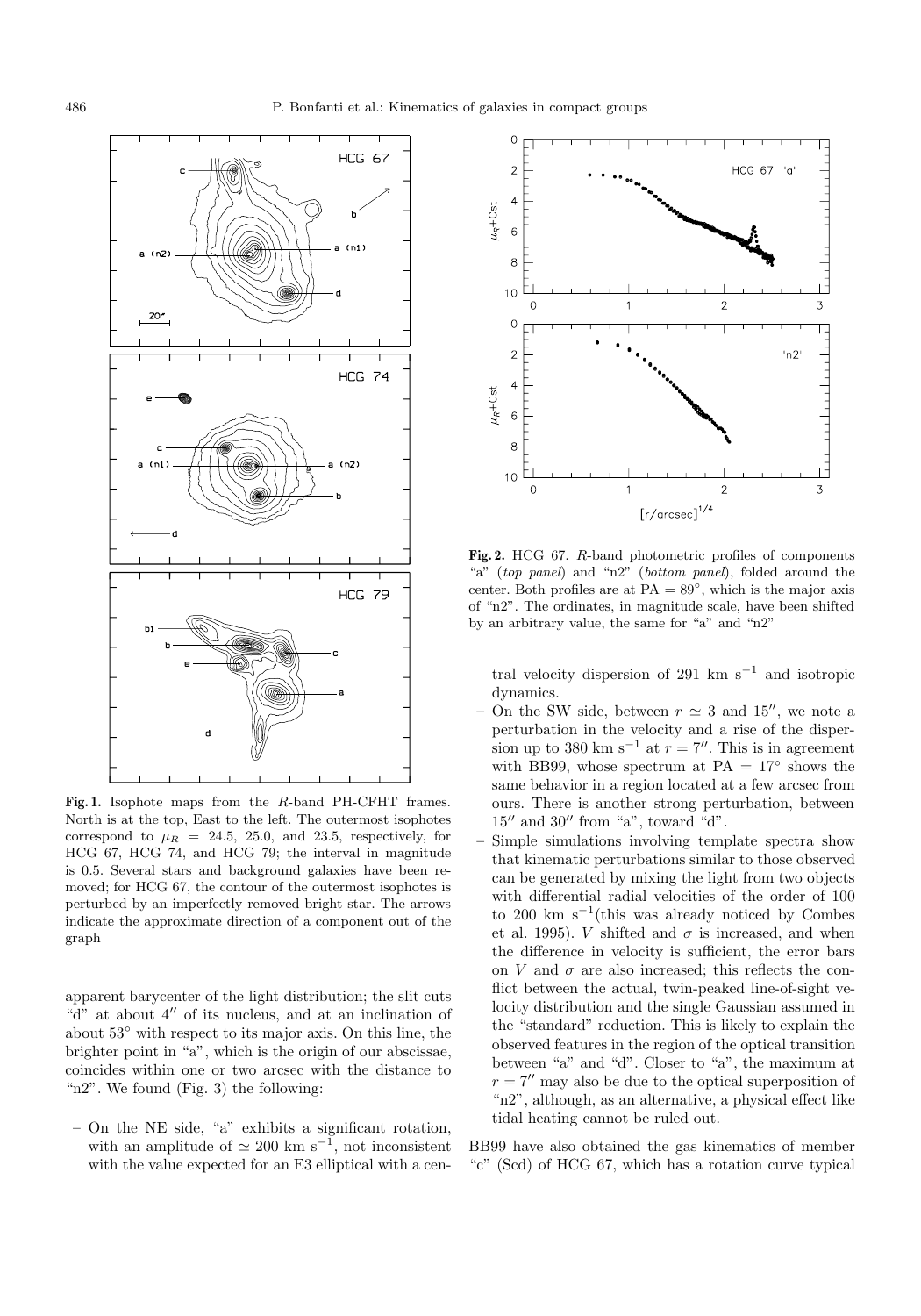

**Fig. 3.** HCG 67. Profiles of velocity dispersion  $\sigma$  (top panel) and radial velocity  $V_{hel}$  (*middle*) along a line at PA =  $37°$ connecting the nuclei of the "a" and "d" members. Positions of the two components are indicated. Due to the smoothing of the spectrum in low-flux regions, individual points are not fully independent. Bottom panel: surface brightness  $I$  along the same line, as measured on the spectrum

of a spiral, with a maximum velocity of  $\approx 250 \text{ km s}^{-1}$ . The galaxy also exhibits an asymmetric structure, and a feature resembling a quite open arm which, given the high inclination of the equatorial plane, would be distorted; this may be indicative of an ongoing interaction (see Noguchi 1990).

## 3.2. HCG 74

## 3.2.1. Morphology

The group is a quintet composed of early-type galaxies; it is dominated by an elliptical galaxy, member "a", with two very close companions, "b" and "c". The elliptical is a radio source. All members have accordant redshift. H93 gives a median galaxy separation of 39  $h^{-1}$  kpc, while the radial velocity dispersion is 316 km s<sup> $-1$ </sup>.

Our image confirms the detection by MdOH and BF93 of a second nucleus (hereafter "n2") embedded in "a", at  $5''$  West of the main nucleus ("n1"). For this, on the Rband PH-CFHT image, we have expanded the light distribution of "a" into a multi-Gaussian function, and we have subtracted this model from the observed frame. On the resulting image, flat to better than  $1\%$  in intensity, we have measured the profile of "n2"  $(1.10 \pm 0.05$ " FWHM), and found it slightly wider than stars  $(0.85 \pm 0.10$ " FWHM); thus, there is a fair level of confidence that it is not stellar. But on the map of the residuals, we did not see any

 $NE$   $||$   $\frac{1}{1}$   $\frac{1}{1}$  SW 400 200  $\mathcal{C}_{\mathcal{C}}$ 12400 12200  $\frac{1}{2}$  12000  $\mathrm{H}\mathrm{H}\mathrm{H}\mathrm{H}$ a  $1 \mid 1 \mid 1 \mid$  b  $\uparrow$  HCG 74 Arbitrary Intensity 1 0.5 0 -20 0 20 40 position along the slit (arcsec)

Fig. 4. HCG 74. Profiles of  $\sigma$ ,  $V_{hel}$ , and I along a line at  $PA = 21°$  connecting the nuclei of the "a" and "b". The faint outskirts of the component "e" are visible at  $\approx 19$ " in the NE direction

pattern (at a contrast level of 1%) that would reveal ripples or other evidence for a physical interaction, and the possibility remains that it is rather a foreground or background object. Because of the fairly circular isophotes of the model, we would classify "a" as E0 rather than E1.

## 3.2.2. Spectroscopy

Our kinematic measurements show a visible transition between "a" and "b" between  $\simeq 8''$  and  $\simeq 15''$  (see Fig. 4), with an increase of the velocity dispersion due to the mixing of the light from the two objects. The rotation of the two components is marginal, because the slit position is close to the minor axis for both; in addition, "a" is an E0 with no expected intrinsic rotation. For "b", a slightly concave shape for the inner rotation is due to the fact that the slit narrowly misses the nucleus.

#### 3.3. HCG 79

## 3.3.1. Morphology

This group is known as Seyfert's Sextet and is the most compact one in Hickson's catalog, having a median intergalaxy separation of only 6.8  $h^{-1}$  kpc. It has a relatively low radial velocity dispersion of 138 km s−<sup>1</sup>. H93 catalogs 5 members in this group, four of which have an accordant redshift. Member "e" (not reported in Table 2) has in fact a systemic velocity of 19809 km s−<sup>1</sup>. Inspection of the PH-CFHT images led to the following remarks.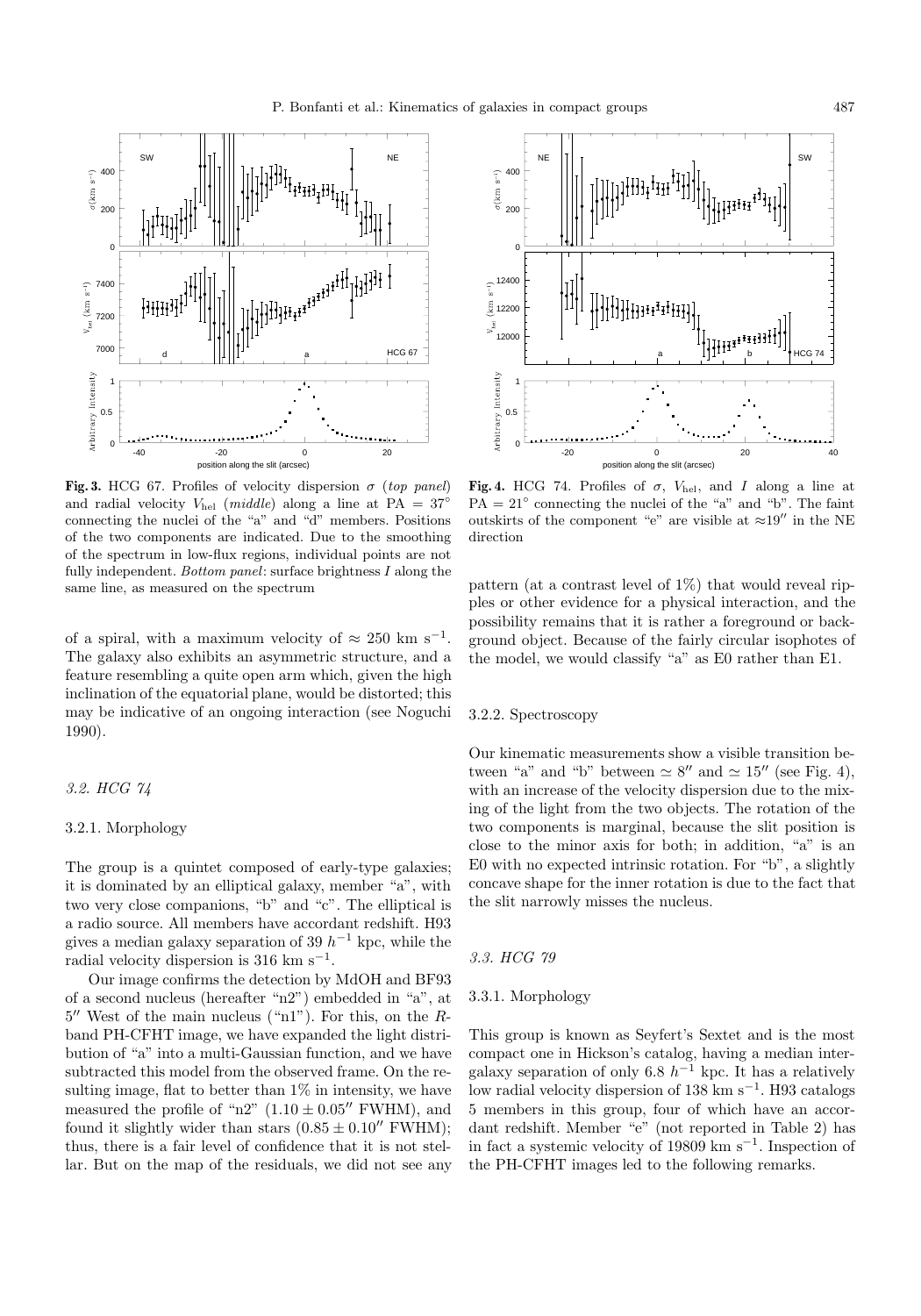| Member<br>ident. | Type | $B_{\rm T}$<br>$(\text{mag})$ | $V_{\rm hel}$<br>$(km s^{-1})$ | <b>Notes</b>                                                            |
|------------------|------|-------------------------------|--------------------------------|-------------------------------------------------------------------------|
|                  |      |                               |                                |                                                                         |
| HCG 67a          | E1   | 12.74                         | 7262                           | two nuclei - disturbed morphology                                       |
| HCG 67b          | Sc   | 13.89                         | 7644                           | dust lane across the galaxy                                             |
| HCG 67c          | Scd  | 15.06                         | 7430                           | asymmetric morphology, close companion                                  |
| HCG 67d          | S0   | 15.25                         | 7071                           | may have non concentric isophotes                                       |
|                  |      |                               |                                |                                                                         |
| HCG 74a          | E1   | 14.06                         | 12255                          | double nucleus, non concentric isophotes towards E, strong radio source |
| HCG 74b          | E3   | 15.07                         | 12110                          |                                                                         |
| HCG 74c          | S0   | 16.10                         | 12226                          |                                                                         |
| HCG 74d          | E2   | 16.32                         | 11681                          |                                                                         |
| HCG 74e          | S0   | 17.80                         | 11489                          |                                                                         |
|                  |      |                               |                                |                                                                         |
| HCG 79a          | E0   | 14.35                         | 4292                           | Nuclear $H\alpha$ - strong dust lane - radio source                     |
| HCG 79b          | S0   | 13.78                         | 4446                           | strong bar - tidal tail to the NE                                       |
| $HCG$ 79 $c$     | S0   | 14.72                         | 4146                           | extended envelope towards 79b                                           |
| HCG 79d          | Sdm  | 15.87                         | 4503                           | asymmetric disk with a faint extension towards 79a                      |

**Table 2.** Basic properties of member galaxies from the literature

Notes. The values of the total B-mag and the systemic velocities of single members of the groups are obtained from Hickson (1993). Notes on morphological peculiarities are reported from Mendes de Oliveira & Hickson (1994).



**Fig. 5.** HCG 79. Profiles of  $\sigma$ ,  $V_{hel}$ , and I along a line at PA = 79◦ connecting the nuclei of the "c" and "b"

The symmetric strong dust lane of "a" reveals a perfectly edge-on inclination; the inner isophotes are those of an E3 rather than an E0 elliptical, but it is embedded into an envelope which becomes gradually spherical outwards: this galaxy is thus similar in structure to a scaled-down M104.

Component "b" is clearly an edge-on S0 with an extended, flat disk. The object at  $\approx 30''$  to the NE, designated by "b1" in BF93, is of uncertain nature. It could be a



**Fig. 6.** HCG 79. Profiles of  $\sigma$ ,  $V_{hel}$ , and I along a line at PA = 65◦ connecting the nuclei of "a" and "b"

warped extension of "b" or, alternatively, another galaxy, so severely stripped off by tidal effects that it has lost most of its symmetric central condensation, and has adopted a comet-like appearance. Component "c" is also an edge-on S0, with a barely detected dust lane, and with slightly boxy outer isophotes; it is unclear whether the faint luminous bridge between "b" and "c" is anything more than the superposition of their individual brightnesses.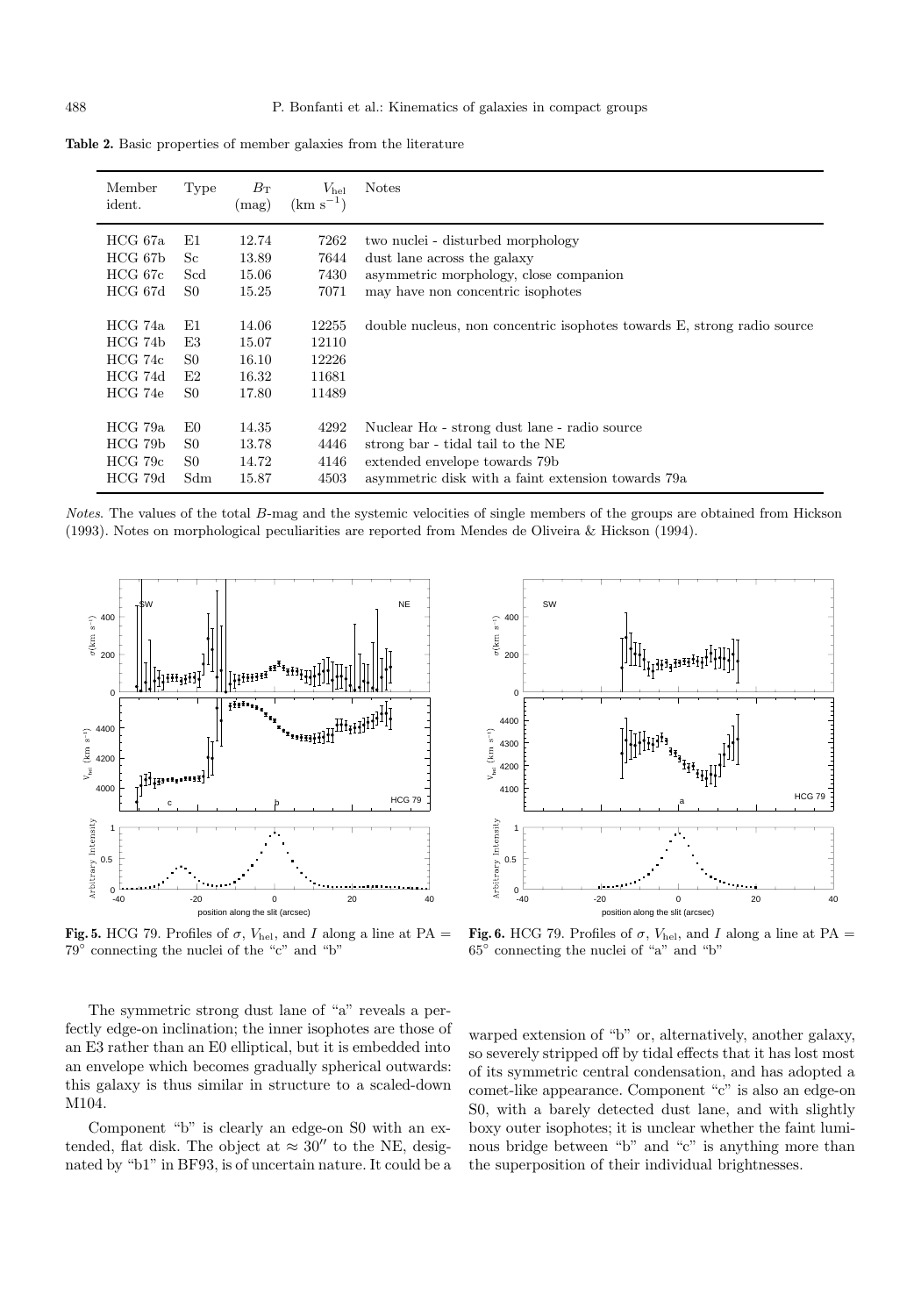**Table 3.** Main kinematic parameters from this study

| Member       | $V_{0,hel}$   | $\sigma_0$    |
|--------------|---------------|---------------|
| ident.       | $(km s^{-1})$ | $(km s^{-1})$ |
| HCG 67a      | $7246 + 24$   | $291 + 23$    |
| HCG 67d      | $7247 + 36$   | $112 + 49$    |
| HCG 74a      | $12208 + 32$  | $312 + 31$    |
| HCG 74h      | $11976 + 21$  | $212 + 21$    |
| HCG 79a      | $4237 + 18$   | $155 \pm 16$  |
| HCG 79b      | $4447 + 11$   | $130 + 13$    |
| $HCG$ 79 $c$ | $4053 + 08$   | $59 + 20$     |

We also note the warped disk of the edge-on spiral "d" (already noted by MdOH), which we regard as evidence of tidal interaction.

## 3.3.2. Spectroscopy

RFH give the rotation curve for "d", whose linear form is consistent with its edge-on orientation. A H i map obtained by Williams et al. (1989) shows the same range of velocities across the H i disk associated with the "d" galaxy as is seen in the RFH optical spectrum. These authors detect only weak nuclear emission for "a" and "b". RFH suggest that the components of HCG 79 are interacting also on the basis of another H i observation (Williams et al. 1989), which detected a tidal tail extending from "d" towards "a".

We succeeded in determining the velocity and velocity dispersion profiles of "b" up to the fainter "c" component visible at about  $30''$  towards the SW. We can make the following comments.

- In "b", at distances less than  $\simeq 12''$ , the rotation and dispersion profiles are typical of a normal S0 galaxy observed almost edge-on. The velocity profile is very perturbed towards the SW just starting at  $r = 10''$ . Whether this is due to the sole light mixing between "b" and "c" is still unclear.
- To the NE, the rotation of "b" falls to zero at  $r \approx 12$ ", and shows unambiguous counter-rotation beyond; this is likely due to the low-luminosity extension. It is unclear whether this is just the effect of an optical superposition, or is actually revealing the movement of some tidally perturbed material (from "b" itself or from the low-luminosity companion).
- **–** Member "c" shows no rotation along the direction of the slit, which is at  $\approx 45^{\circ}$  from its major axis. Since "c" is significantly flattened, this lack of rotation indicates that, either: i) it is oblate and inclined with respect to the line of sight, with an anisotropic dynamics, or ii) it is prolate, and it is rotating (or tumbling) around an

axis coincident with the line of sight. Both cases would be, statistically, expected for a galaxy much more massive than this one ( $M_B = -19.04$ ). This off-average behavior could be regarded as a (mid) evidence of physical interaction within the group.

The kinematics of component "a" has also been obtained along the direction  $PA = 65^{\circ}$  (Fig. 6), which corresponds to the galaxy major axis (see also BF93). While the "c" and "b" members are S0 galaxies, "a" is classified as elliptical. The rotation curve seems nearly unperturbed in the SW side while the NE side, i.e., towards the rest of the group, shows a steep rise.

## **4. Summary and discussion**

With the aim of studying the effect of the environment on the physics of early-type galaxies, we have started to collect relevant spectroscopic data, and this paper presents kinematical results for seven galaxies in the Hickson Compact Groups 67, 74, and 79. Stellar kinematics are seldom available for members of such groups, and our modest sample already represents a substantial fraction of the amount available in the literature. All the groups examined display very compact configurations in the sky, are mainly composed of early-type galaxies and, according to the literature, show several morphological signature of interaction. One of them, HCG 67, is embedded withing an X-ray diffuse background while HCG 74 and HCG 79 have only an upper limit measured (Ponman et al. 1996).

We have looked for perturbations in the kinematical profiles, and we have carefully examined broad-band images in search of morphological peculiarities which could possibly be associated to these perturbations. In this task, we have attributed more weight to the shape of the rotation-velocity curve than to the velocity-dispersion one, as likely to be more unambiguously connected to gravitational interactions (Combes et al. 1995). Our measurements show several cases of apparent kinematical interactions, but for all of them, the mere optical superposition cannot be ruled out as the explanation.

Morphological evidence of physical interaction is sometimes elusive, and, for example, the reality of multiple nuclei also suffers from the ambiguity of the position along the same line of sight. For HCG 67, we have been able to show that the putative second nucleus is actually another, smaller galaxy; there is no compelling evidence that it is undergoing a merging process. The fine structure of the central galaxy is, for this group, the strongest optical indication of a connection with the neighborhood. Convincing signature of severe gravitational perturbation is provided by warped disks and irregular extensions, but they cannot be considered as more than mild evidence of interaction within a physical group.

Rampazzo et al. (1998) noticed that morphological signature, kinematical features and the presence of hot gas